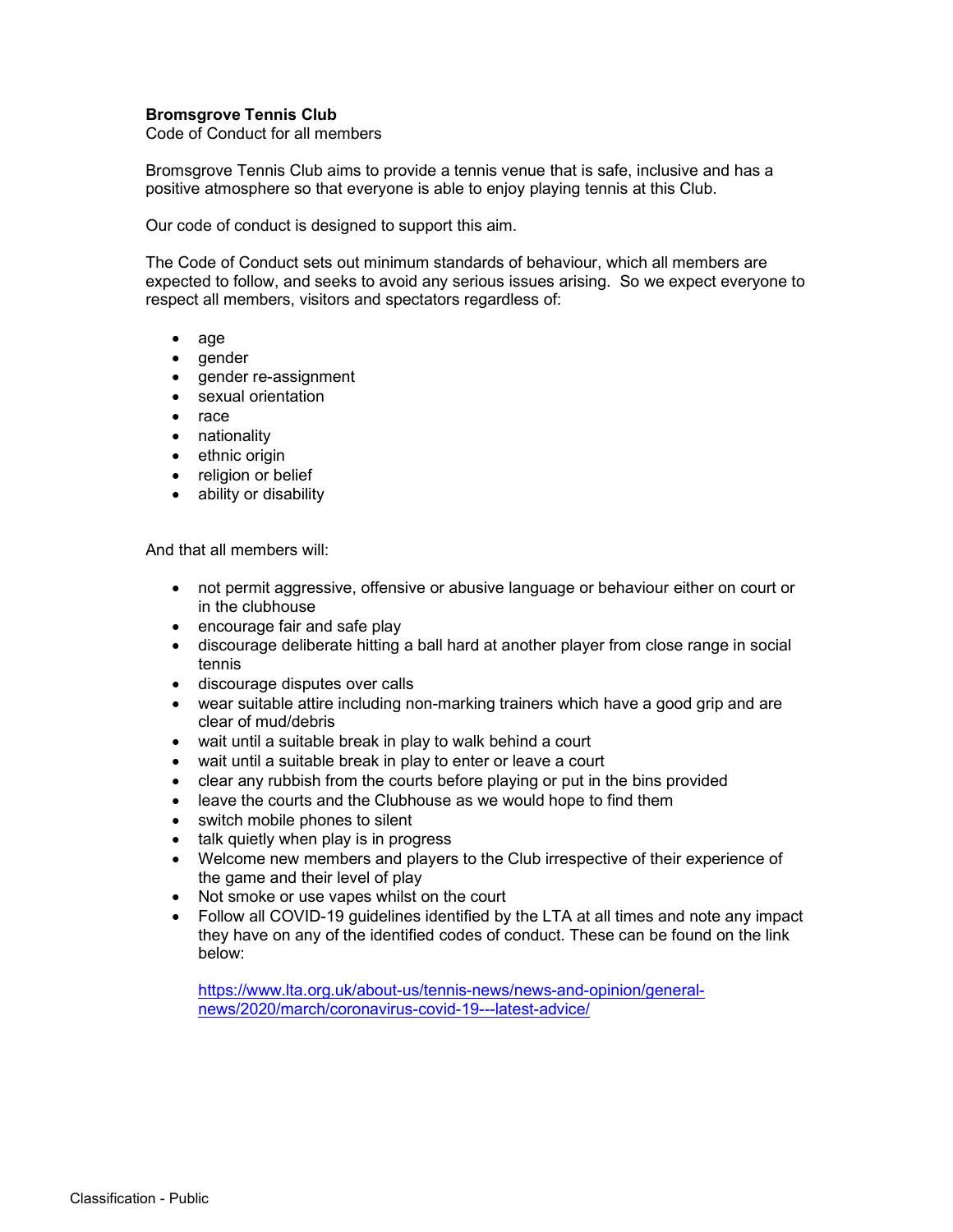In addition, Bromsgrove Tennis Club expects that:

- All Bromsgrove Tennis Club members and club officials show tolerance, courtesy, good manners, fairness, honesty and integrity in their dealings with fellow members, club officials, club members' guests, visiting players and social visitors.
- All Club members respect those using the club house and follow any appropriate rules set out by the venue whilst using.
- Represent the club in a positive manner when playing matches or representing the club in any tournaments
- All Club members respect the work of the coaches, treat the coaches with tolerance, courtesy, good manners, fairness, honesty and integrity, and do not intrude or interrupt their work unnecessarily. [\*]
- All Club members bring any disputes or disagreements regarding members or management of Bromsgrove Tennis Club to the attention of the Bromsgrove Tennis Club committee for resolution in a fair and orderly manner.

[\*] All coaches working at Bromsgrove Tennis Club, including assistant coaches, are expected to be LTA qualified, and to follow the LTA Code of Conduct as described **here**.

## **Code of conduct for children/young people**

## **THE TENNIS PLAYER WILL:**

- Play fairly and have fun
- Abide by the rules set down by team managers when travelling to away events
- Behave in a manner that avoids bringing the game of tennis into disrepute
- Respect officials and accept their decisions
- Talk to the club Welfare Officer if you have concerns
- Respect opponents and always shake hands at the end of a match, if appropriate (please refer to the latest COVID-19 guidelines)
- Use his/her best efforts in competitive matches
- Refrain from the use of bad language and inappropriate gestures
- Refrain from ball / racquet abuse
- Refrain from the use of coaching during competition
- Never use unfair or bullying tactics to gain advantage on or off the court
- Never use bullying tactics to isolate another player
- Never pass on gossip about another player or adult
- Never keep secrets about anyone who has caused you harm
- Win with grace and lose with dignity

## **EVERY CHILD / YOUTH MEMBER HAS THE RIGHT TO:**

- Be safe
- Be listened to
- Be respected
- **Privacy**
- Enjoy your sport in a protective environment
- Be protected from abuse by other members
- Participate on an equal basis, appropriate to your ability
- Experience competition and the desire to win
- Be believed
- Ask for help